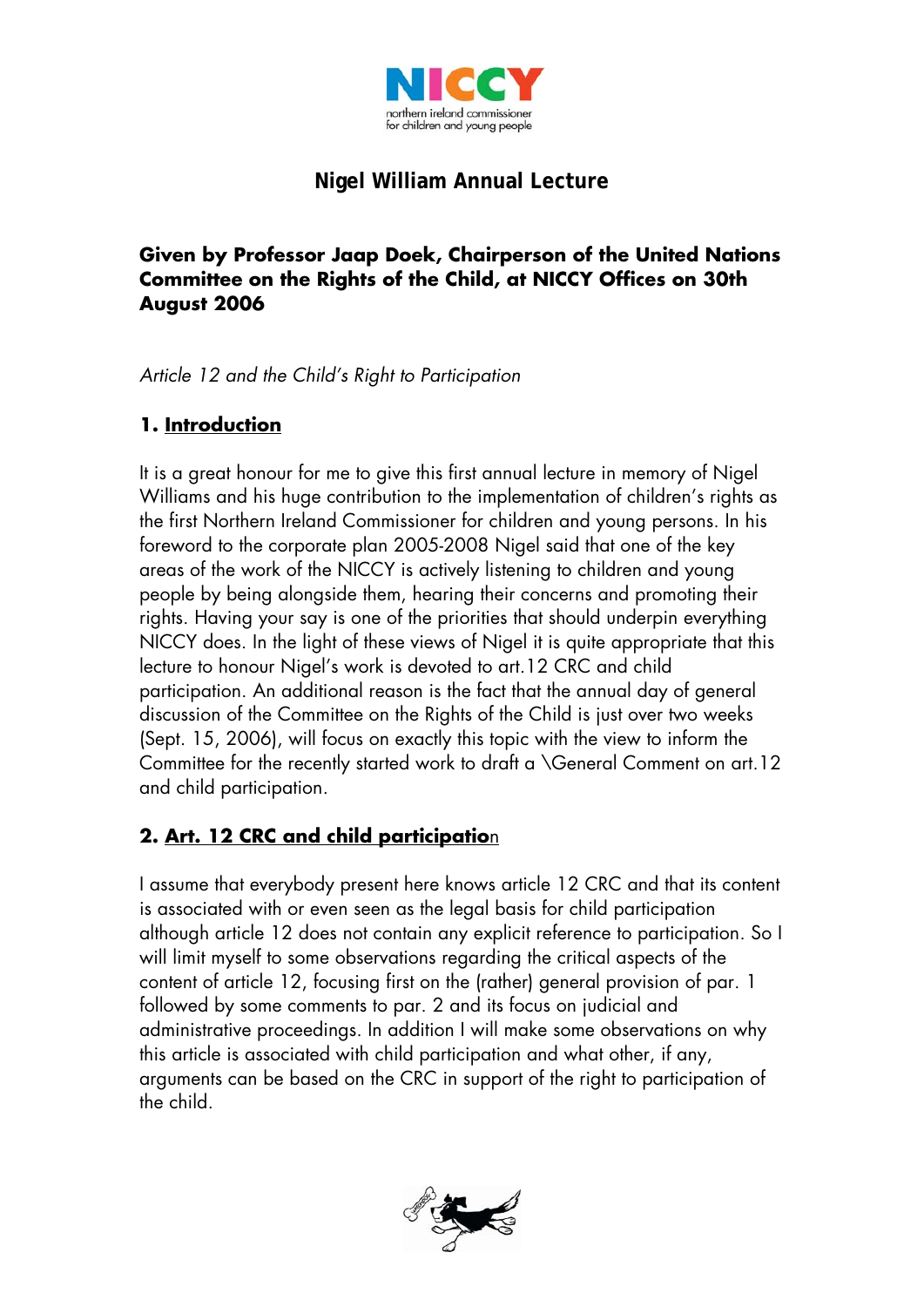

## **2a. The general rule (art. 12. par. 1)**

Par. 1 of article 12 is quite generous in its acknowledgement of the right of the child to express her/his views freely by stating that this right applies "in all matters affecting the child". The qualification: "affecting the child" should be interpreted in a broad manner. This means that the right recognised in article 12 is not limited to matters that directly and/or explicitly affect an individual child. For example: the right to express her/his views for development and implementation of policies or programmes that affect a specific category of children is not limited to the children belonging to this category but also to all other children. Furthermore: the right to express views freely should also be respected and implemented in matters that may be partly or indirectly affecting the child. Think e.g. of urbanisation or city/town development plans or measures regarding public transportation. Finally: all matters encompass both public and private settings. The right to express views freely therefore do apply to settings like institutions in which children are living (children's homes, juvenile detention facilities etc.), the work place, the community, the school and the (foster/adoption) family.

The right to express views freely is limited to children who are capable of forming their views. There are not specific and hard criteria for measuring the child's capability in this regard. In other words: much is left to the interpretation – and thus: discretion – of individuals who should provide the child with an effective opportunity to exercise this right.

But the Committee has made clear, most recently in its General Comment No. 7 (2004) on Implementing child's rights in Early Childhood, that also the (very) young child has a capability to form her/his own views. The fact that a young child cannot yet use the conventional ways of communication (spoken and/or written forms) does not mean that such child does not have views and feelings nor that it cannot express these views. But respecting the right of the (very) young child to express her/his views requires a special attention and sensibility from parents and the various professionals who work for/with very young children.

The capability to form your own views is a dynamic matter. Not one in terms of you have it or you don't. It is one of the developing capacities of a child that should be taken into account when the child is provided with appropriate guidance and direction for the exercise of her/his right. This implies that the capability to express views should also be measured/assessed in relation to the nature of the matter that affects the child. Some of these matters can be of a complexity that requires experiences/information/analytic skills that a (very) young child does not have.

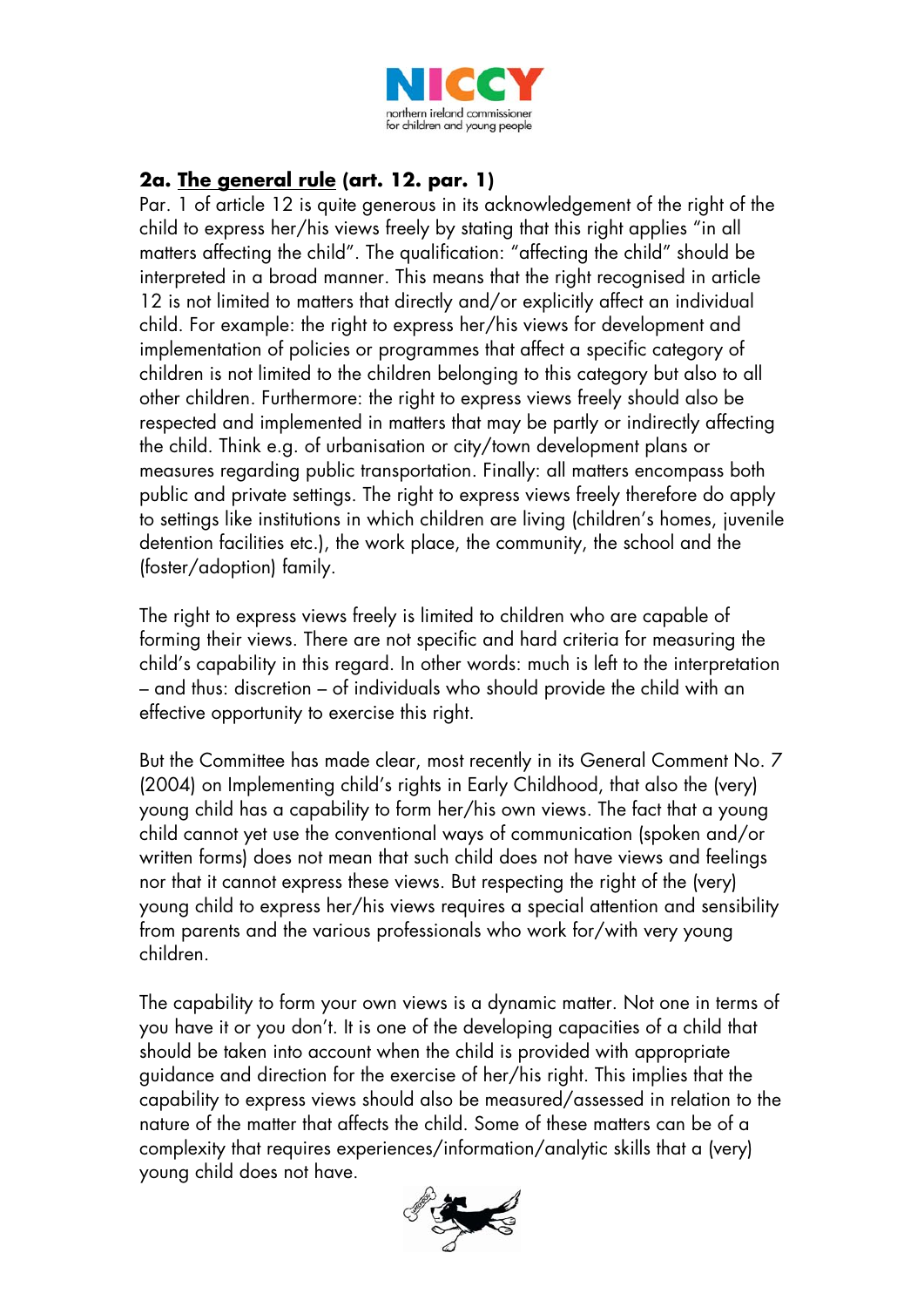

But the ongoing challenge for everybody working for/with children is to assume not too quickly that the child does not have any capability to form her/his own views.

For the forming of views it is very important and often crucial that the child is given the information relevant for the matter about which he/she wants to express views. In this regard a link can and should be made to article 13 recognising the child's right to freedom of expression. This right includes the freedom to seek, receive and impart information and ideas of all kind. Although there are differences between the right to freedom of expression and the right to express your views freely, I don't see why the latter should not include the right to seek information and I also like to refer to article 17 CRC and the child's right of access to information.

But the specific nature of the right to express your views in combination with the requirement that these views are given due weight entails in my opinion the obligation of adults and organisations to actively provide the child with the information relevant for forming views. This should be done in a manner that takes into account the child's age and maturity and therefore can be in an oral and/or written form and should be, when necessary, in Braille, sign-language or even drawings.

The informed views of the child should be given due weight in accordance with the age and maturity of the child. This is another rule in art.12 para. 1 that requires an interpretation by adults who are supposed to give due weight to the child's views, an interpretation with quite some room for discretion. It is likely that the weight given is not only related to the age and maturity of the child but also to the kind of matter about which the child expressed views. For instance: the views of (even) a young child regarding the duration of a trip to the zoo will most likely be given considerable weight and much less weight when it concerns (the timing of) a desirable/necessary medical intervention/surgery.

Given the risk of too much discretion it is very important that those in the position to give due weight to the views of the child assume a certain level of accountability. This means that the child should be given orally and/or in writing (in a child sensitive and appropriate manner) an explanation of weight given to the child's views, particularly when a decision or action, about which the child has expressed views, does not reflect any impact these views and/or goes against the views of the child.

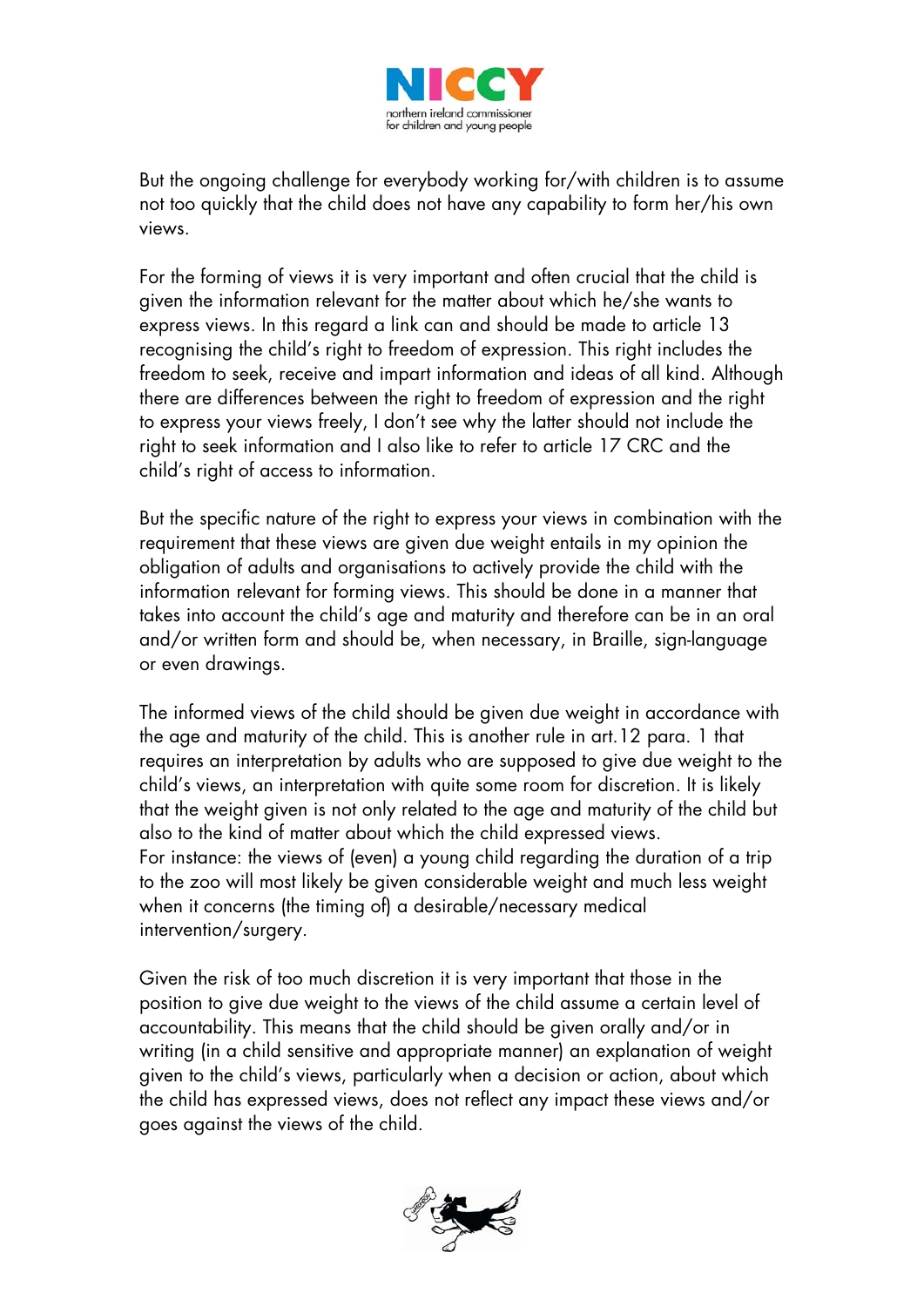

By now it should be clear that the implementation of the right enshrined in art. 12 CRC is not an easy thing inter alia because it should result in significant changes in our daily/routine communication with children.

The States Parties to the CRC have committed themselves to assure to the child the right to express her/his views freely. The question is: how can and/or should States do this? The answer to this question depends most likely very much on the specific setting in which the right is implemented and the matter it concerns. But there are some general remarks possible - "shall assure the child" is a phrase that implies not only a passive attitude (= not interfering with the exercise of the right), but also an active policy focussing on facilitating, promoting and supporting activities meant to respect and implement the right of the child to express views freely.

In all matters affecting children which fall under the authority of the national or regional (state, province) government the term "shall assure" means that the involved governmental organ (division, department etc.) or individual civil servant has to take the necessary measures to provide the child with an adequate opportunity to express her/his views. Unfortunately, the experience so far (derived from the States Parties' reports) is that these opportunities are either very limited if given at all. We have still a long way to go before we are at a point that governments systematically provide children with opportunities to express their views on all governmental matters affecting children.

I think that a child commissioner/ombudsperson can and should play an active role – as stated in Nigel's foreword to the 2005-2008 plan – to increase/strengthen the awareness within governmental circles that children have the right to express their views and to provide very concrete advice and assistance on how to organise proper opportunities for the exercise of this right. NGO should also be involved in these efforts e.g. by providing information about good practices they have developed.

In addition the States should issue regulations and guidelines for the effectiveness of the exercise of the right of article 12 for schools, institutions and services either established by the State or provided with State subsidy or support. These regulations/guidelines should also be made applicable to services/facilities for children which are not depending on State subsidy e.g. via a system of licensing which requires that certain standards are met including on the implementation of article 12 (and other provision in the CRC). The child's right to express views should also be respected and implemented in the family setting. The prime responsibility in this regard lies with the parents, with the note that they have the right + duty to provide the child with

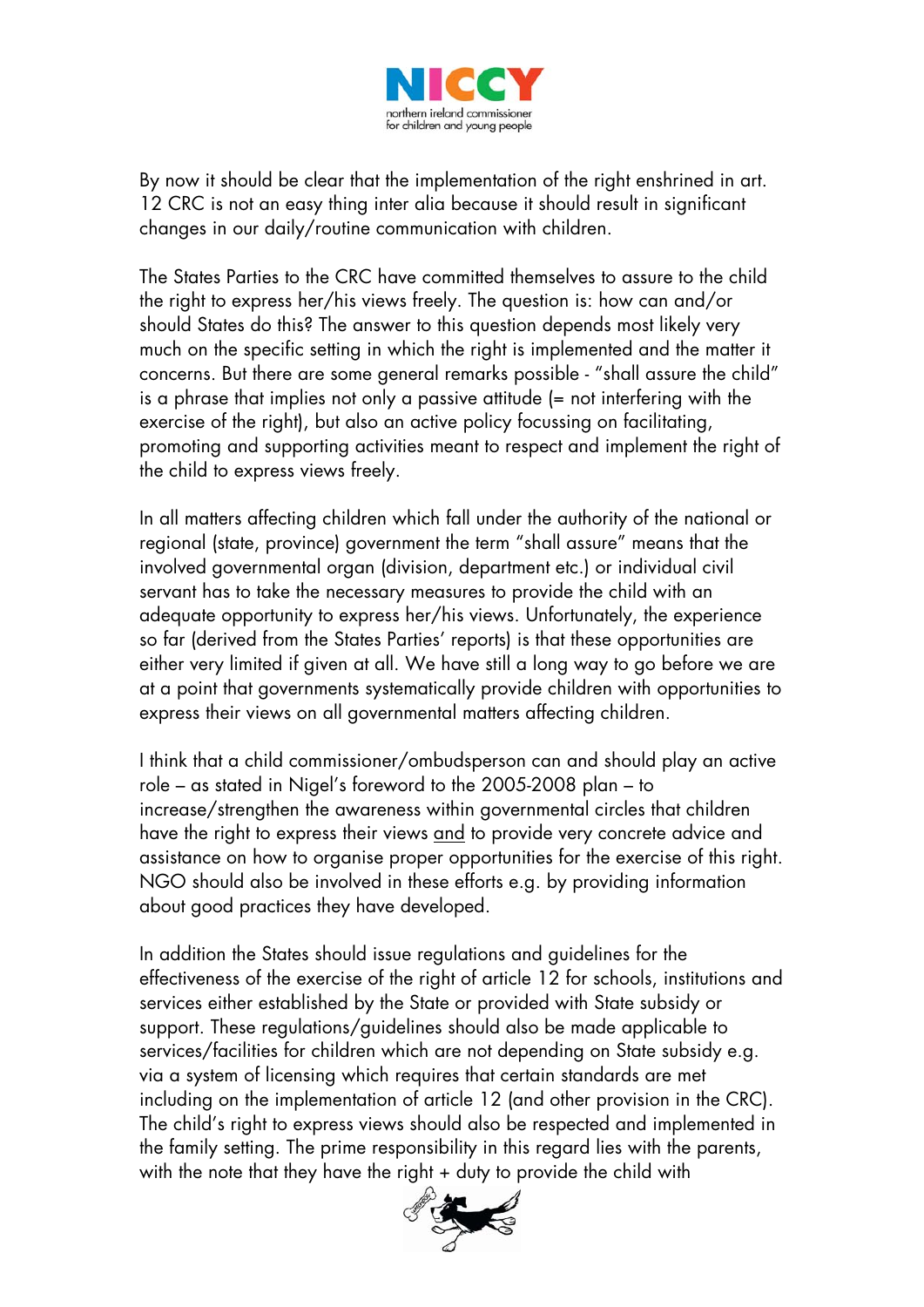

appropriate direction and guidance for the exercise by the child of her/his right to express views. This should be done in a manner consistent with the child's evolving capacities (art. 5 CRC). This means inter alia that parents should encourage the child to express in a gradually increasing number of matters and that they should give increasing weight to the views of the child. The role of the State is limited to awareness raising and educational campaigns. In addition the State should make sure that e.g. in parenting classes supported by the government specific attention should be given to the implementation of article 12 CRC. It should be acknowledged that the State has a very limited possibility to enforce the implementation of the right of the child to express views in the family setting. Given the room for interpretation and discretion inherent to the implementation of article 12 CRC, it will be very difficult to impossible to conclude that the practice in the family is such a violation of article 12 CRC, that (forced) intervention is justifiable.

#### **2b. the right to be heard (art. 12 par. 2 CRC)**

From the drafting process it is not clear what exactly the reasons were for this separate paragraph.

- "For the purpose" links par. 2 with par. 1 and it means inter alia that the opportunity mentioned should be provided to a child capable of forming her/his own views. It is left to the people who make the decisions in judicial and administrative proceedings to decide about this capability. If they are if the opinion that this capability is lacking, there is no need (obligation) to provide for the opportunity to be heard. Many States have set on or more minimum ages for the right to be heard. This not only reduces discretionary powers e.g. of judges but also provides a certainty, a specific claim for the child: from a certain age he must be given the opportunity to express her/his views. The downside is that judges and others in these proceedings may exclude all children under that minimum age from the right to be heard. It is therefore necessary to provide for an explicit rule that a judge should hear the child under the minimum age if he/she is capable of forming her/his views. The argument that judges and others shall in practice and despite this rule not hear the child under the minimum age is self-defeating. Because if this argument is valid it would mean that in a system without any kind of minimum age many judges and other officials may consider only children of a rather old age ( e.g. 16 and above) as being capable of forming views. In this regard I like to suggest that minimum ages could vary depending on the nature of the proceedings. In the reports of States Parties we have found minimum ages of 12, 10 and even 7.

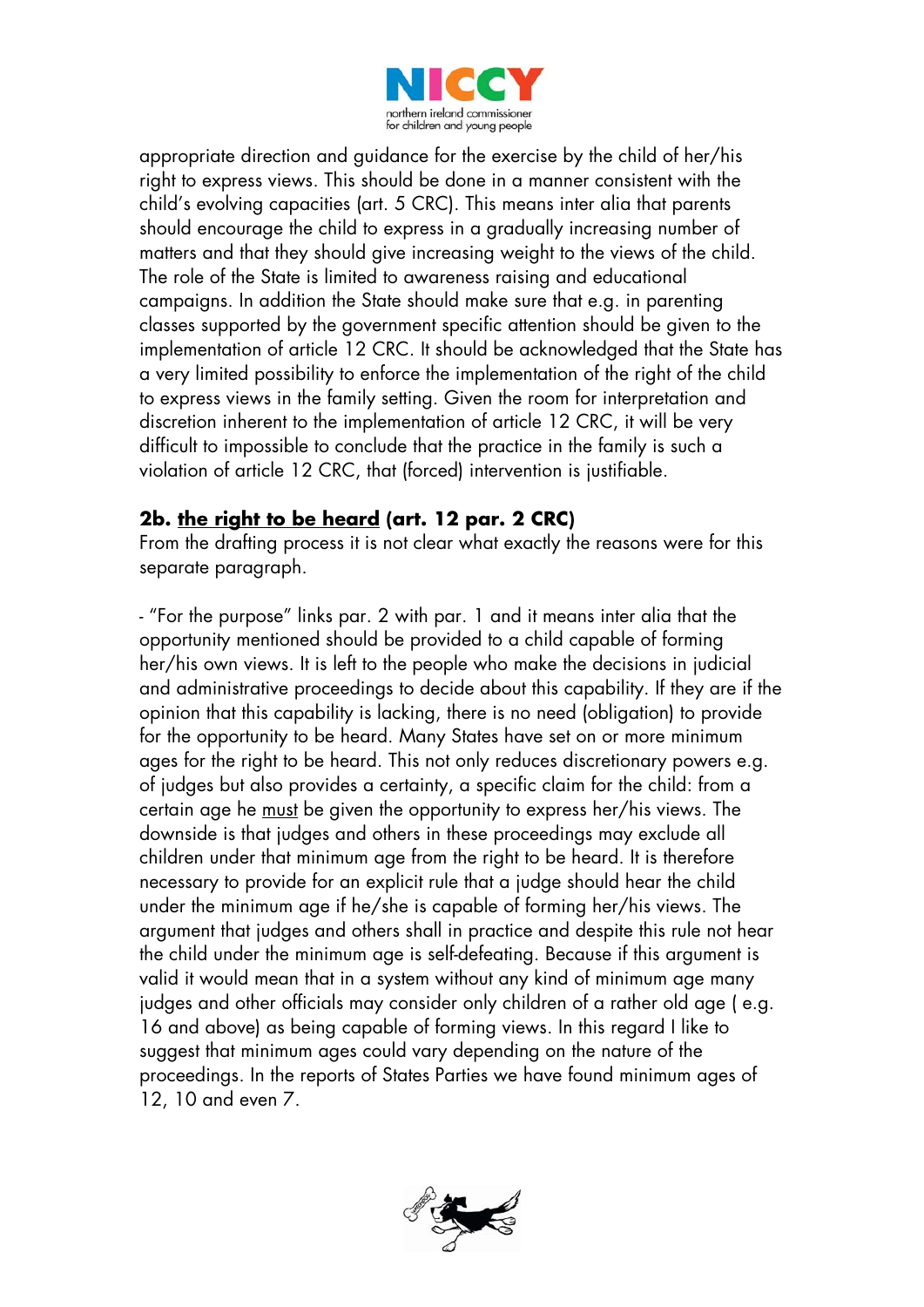

But if one does not want to introduce minimum ages the challenge is to set rules/criteria to prevent that in judicial and administrative proceedings a majority of children are de facto not heard; - given the text of para. 2("judicial proceedings") this provision would also be applicable in criminal proceedings. But if the child is the defendant in a criminal procedure (because he is accused of having been in conflict with the law) it is obvious – given the international standards of art. 40 CRC + Beijing Rules – that the right to be heard in such cases does not depend on an assessment (by a judge or somebody else) of the capability of this child to express her/his views. The simple fact that he/she is considered to have the capacity to stand trial implies that he/she is capable of forming her/his views. In addition the nature of the criminal procedure does not allow/permit that the child-defendant is heard via a representative or an appropriate body.

In this regard some remarks about children who are heard as witnesses either in a criminal or in a civil procedure. First: the child witness of a crime does not have a right to be heard in a procedure against the (alleged) perpetrator. It is the defendant or the prosecutor who can call on somebody to give a testimony in court as a witness. In some countries the judge can decide whether it is necessary to call on a child as witness. In addition: it is obvious that in general the child as witness should not be heard via a representative or an appropriate body. But for very young children it should be possible to be interviewed by a specialist without the need to testify in court.Secondly: there are elaborated UN Guidelines on Justice in Matters involving Child Victims and Witnesses of Crime approved by ECOSOC (Resolution 2005/20).

- the right to be heard is of particular importance in all kinds of family law procedures (custody, visitation, adoption, child abduction, child maintenance) and in cases of child protection (procedures based on civil and/or administrative law). The national law can give specific rules for the cases or conditions in which the child should/can be heard via a representative or an appropriate body. Whoever that is, the most important requirement is that this person or body must be independent vis à vis the matter under discussion and not related to the interest of one or another party in the process. Think e.g. of legal guardians or guardians ad litem). Finally I think it is inherent to the right to be heard (in judicial or administrative proceedings) that the law provides legal remedies in case the decision goes against the views expressed by the child. In other words: the right to appeal is a "natural" consequence of the right to be heard if not only because it enhances/strengthens the accountability of decision making individuals/bodies with regard to the degree to which they have given due weight to the views of the child.